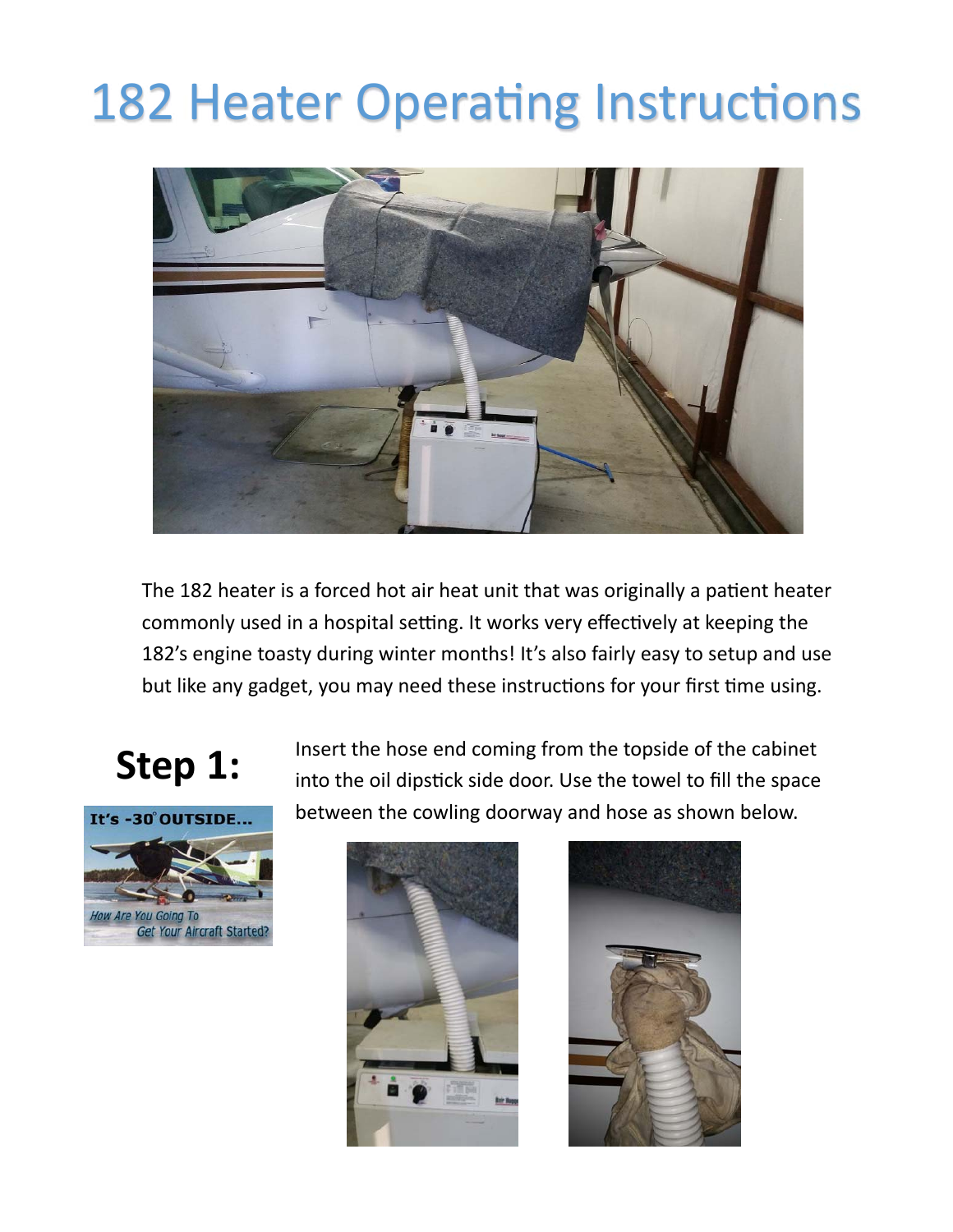## **Step 2:**

Attached (if not already attached) the return hose to the port on the backside of the heater unit as shown right. Once attached, open the cowl flaps on the 182 and place the vent hose up and through the cowl flap door so the hose is laying in the bottom of the cowling (can be a little tricky getting hose to stay put). Once positioned, close the cowl flap door as far as you can, this will in turn hold the hose in place as shown